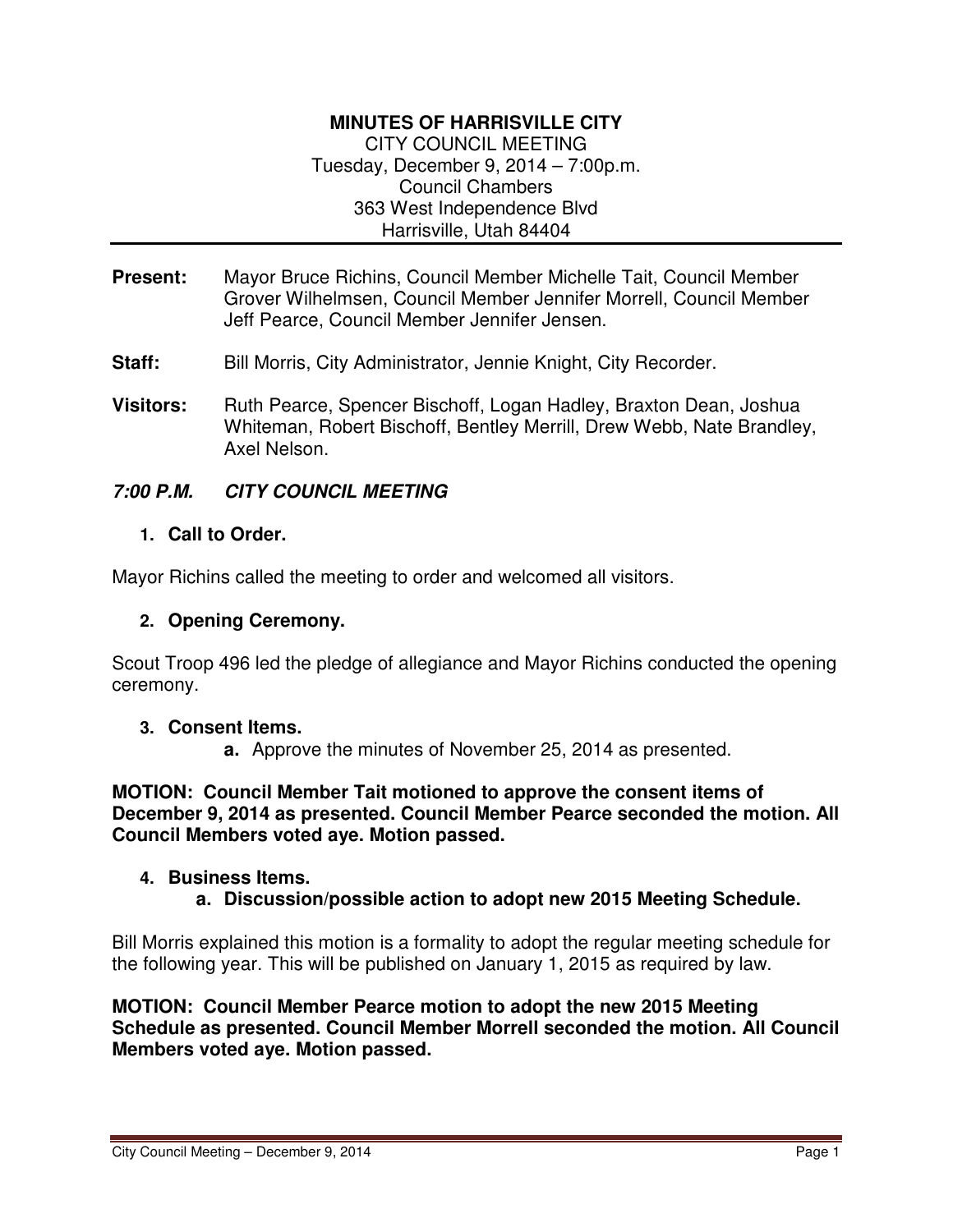# **b. Discussion/possible action on advice and consent to Mayor's Appointment:**

• Appointment of Jeff Pearce as Mayor Pro Tem.

Mayor Richins explained he would like to continue the rotation for Mayor Pro Tem. This will also update the seating arrangement.

**MOTION: Council Member Wilhelmsen motioned to give the advice and consent to appoint Jeff Pearce as the Mayor Pro Tem. Council Member Morrell seconded the motion. All Council Members voted aye. Motion passed.** 

> **c. Discussion/possible action to approve Harrisville City Resolution 2014-13; a resolution for Harrisville City, Utah, authorizing an agreement between the city of Harrisville and Salt Lake Chamber of Commerce for Professional Services in support of the Utah Transportation Coalition; and an effective date**.

Mayor Richins explained the first time he was introduced to this proposal was down at the league conference in September. There is not enough funding in small cities and towns for transportation; which includes trails, sidewalks, and pathways. These services are important to residents. The last tax increase for transportation was in 1983. All of the cities and towns have aging infrastructure.

 An example in our area is 2550 North in Pleasant View. They do not have the funding to bring this road up to standard. There is a shortfall between 3 to 11 billion dollars in needs for transportation infrastructure throughout the state for cities and towns. The proposal would increase the sales tax .25% to be dedicated for transportation. Bill Morris said there was follow-up sent out to Council in email regarding the gas tax hasn't been increased since 1997. We now find different modes of transportation including hybrid cars. By including this as a sales tax they would be reaching all people regardless of their mode of transportation.

Most cities and towns are struggling and fund transportation projects through their general funds. The proposed resolution would be an agreement with the Salt Lake Chamber of Commerce to lobby in our favor to resolve transportation issues in the legislature. The resolution will include on change in the compensation section not to exceed \$250. Council Member Tait asked if the Chamber of Commerce is for or against this proposal. Bill Morris explained the chamber of commerce represents the businesses and they are on board with this proposal.

Council Member Pearce said he spoke with Gage Froerer who expressed support. Council Member Morrell commented the need to educate the public when this goes to the ballot and this will provide assistance with those needs. Bill Morris explained the proposal includes a communication tool kit to use to inform the public; including information to be placed on the website and in the newsletter. [Council Member Jensen arrived.]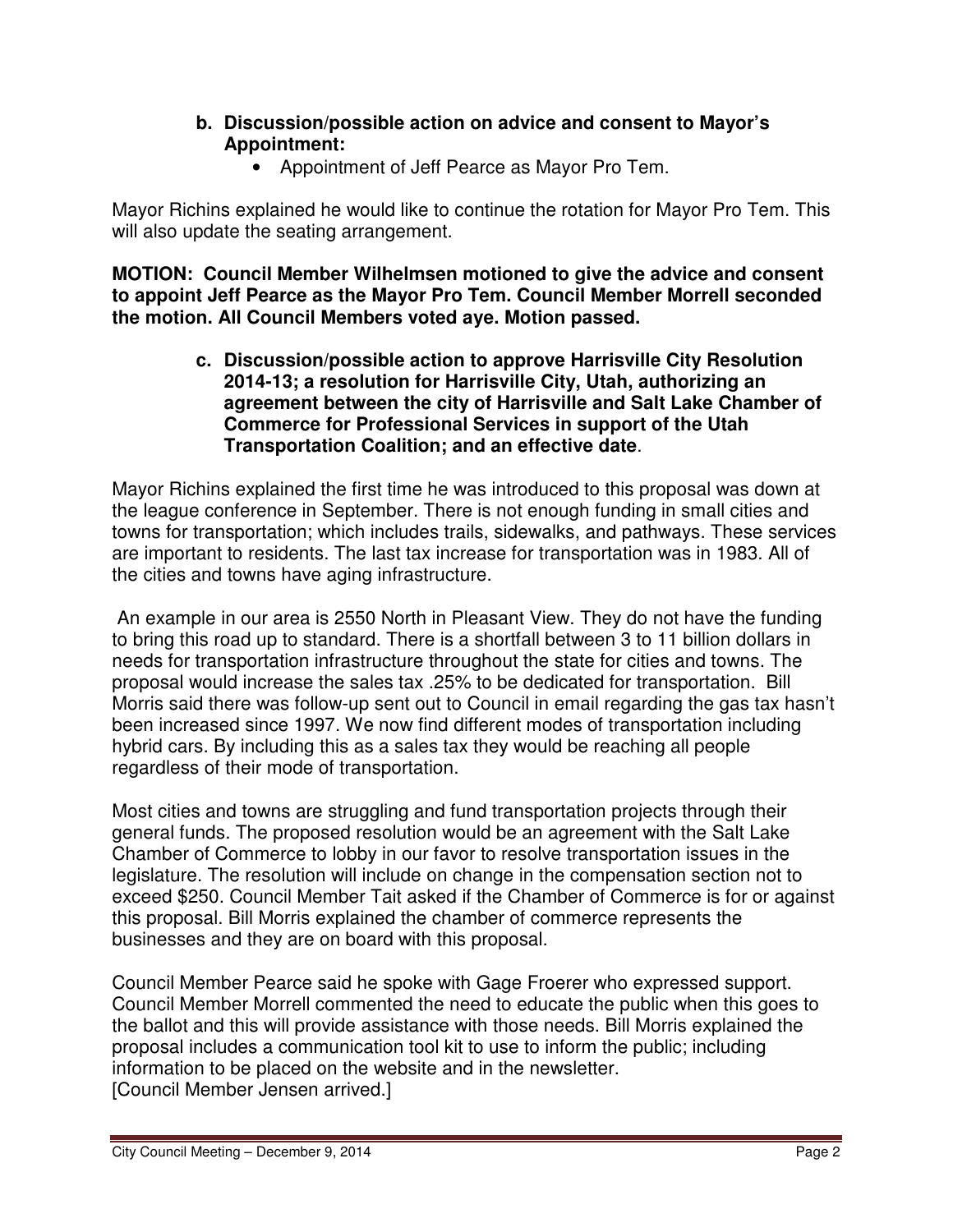Mayor Richins explained the fee for each city is based on population. The minimum for small communities is \$5. The intent is to include as many cities and town showing support to demonstrate to the legislature we are serious about transportation issues. Mayor and Council agreed this needs to happen. Bill Morris said this extra funding would help with 2550 North.

**MOTION: Council Member Tait motioned to approve Harrisville City Resolution 2014-13; a resolution for Harrisville City, Utah authorizing an agreement between the city of Harrisville and Salt Lake Chamber of Commerce for Professional Services in support of the Utah Transportation Coalition; and an effective date. Council Member Wilhelmsen seconded the motion. A Roll Call vote was taken.** 

| <b>Council Member Morrell</b>    | Yes        |
|----------------------------------|------------|
| <b>Council Member Jensen</b>     | <b>Yes</b> |
| <b>Council Member Pearce</b>     | Yes        |
| <b>Council Member Tait</b>       | Yes        |
| <b>Council Member Wilhelmsen</b> | Yes        |

# **Motion passed 5-0.**

Bill Morris will provide a report as this moves through the legislative process.

# **d. Discussion/possible action to approve proposal to reduce speed limit on West Harrisville Road to 35 mph.**

Bill Morris said this item was tabled from the last meeting. The new packet includes the study and updated statistics. He explained the study wasn't very old and is quite extensive. People are turning from a stopped position onto West Harrisville Road which is a busy road and staff is concerned with safety with the increase in traffic. Council Member Jensen said she went out and talked to residents and received feedback they would like to see the speed limit reduced. She feels like the speed limit should be reduced. Council Member Pearce pointed out there are a lot of people coming out of driveways along this area as well. This will also standardize the speed on this road from 1200 West to Highway 89.

Council Member Morrell asked if there was an increase in tickets when Marriott-Slaterville reduced the speed on a main road. Bill Morris said officers use this as an education tool and only ticket drivers who exceed 10+ mph over the speed limit. Council Member Morrell said she drove West Harrisville Road in the dark the other night and realized how the changes in lanes affect the ability to make turns. Council Member Tait said she travels this road daily and very rarely can maintain 35 mph. Council Member Jensen agreed.

# **MOTION: Council Member Morrell motioned to approve the proposal from staff and the transportation impact study to reduce the speed limit from 40 to 35 mph**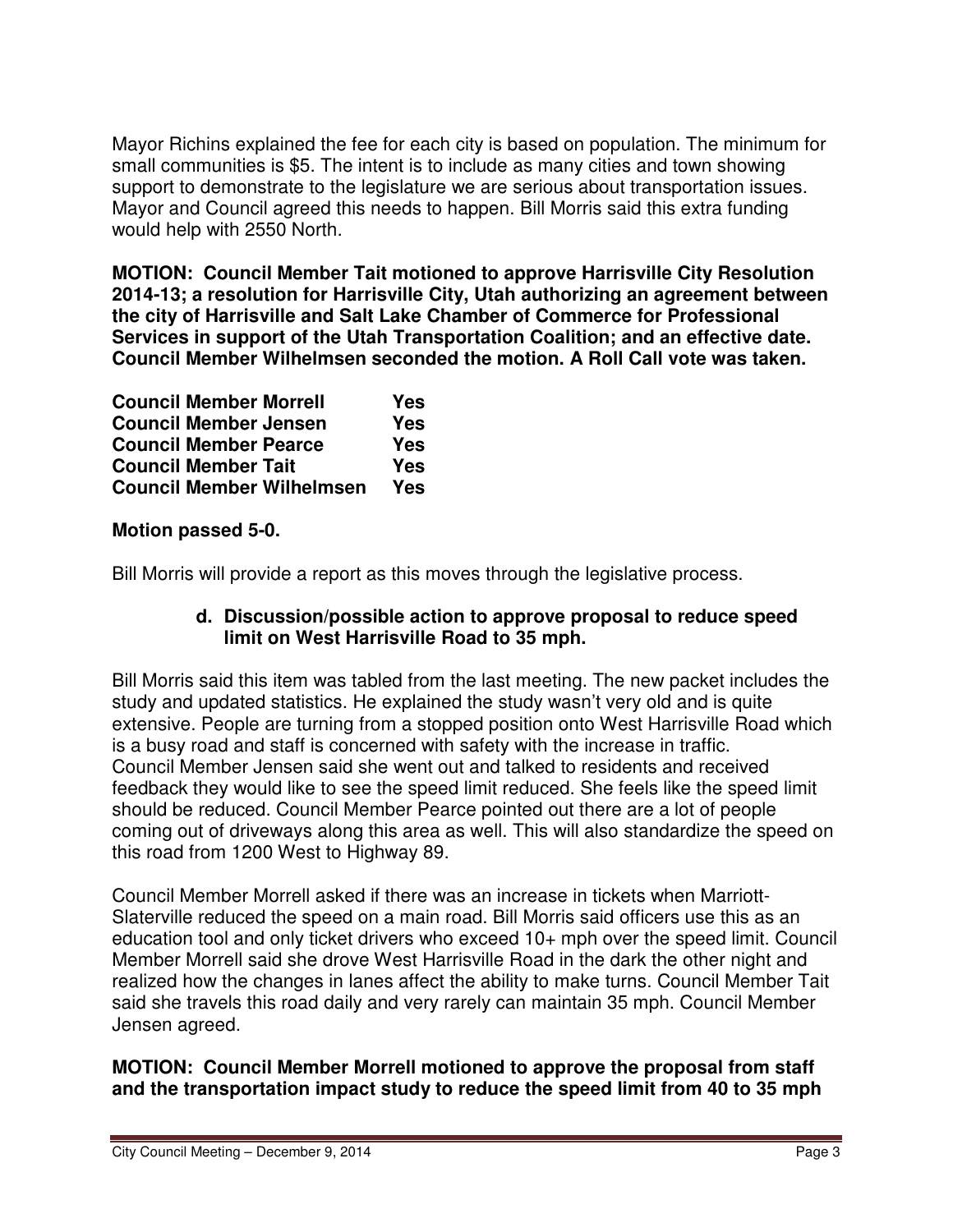# **on West Harrisville Road. Council Member Pearce seconded the motion. All Council Members voted aye. Motion passed.**

Mayor Richins said he feels this will help. Mayor and Council gave a brief discussion about the amount of homes the new development in Ogden includes and the impact this will have on this area.

# **5. PUBLIC COMMENTS - (3 minute maximum)**

Mayor Richins thanked Logan Hadley for leading the pledge of allegiance.

Joshua Whiteman, Harrisville 4<sup>th</sup> Ward, commended Council on reducing the speed limit on West Harrisville Road. His children attend the day care right in this area. He has witnessed traffic moving fast on more than one occasion. He also appreciated the prayer during the opening ceremony.

Bentley Merrill, Avalon Hills, said he has noticed crashes on the nearby streets and appreciates lowering the speed limit.

# **6. MAYOR/COUNCIL FOLLOW-UP:**

Mayor Richins invited Council to attend the staff luncheon on Tuesday, December 16<sup>th</sup> at noon.

Mayor Richins informed Council the sidewalk project on 2550 North will not qualify for a CDBG grant so we will be applying for a RAMP grant instead. Council Member Wilhelmsen asked if the survey will still be required. Bill Morris said the survey was to show a low to moderate income level in the area for the CDBG grant and will no longer be necessary. He said this issue is on the agenda for project management meeting on Thursday and will include a discussion with the Chatlains, who are property owners of property without sidewalk and are looking to subdivide property. Council Member Tait said there was an alternative plan discussed at staff meeting. Bill Morris said if there is a subdivision through the Chatlains property this might provide access but they are not looking to solve the sidewalk issue with this option.

Council Member Jensen said the speed trailer was placed on her street but is not working. Mayor Richins said Lt. Wheelwright mentioned in staff meeting the battery had to be replaced.

Council Member Pearce asked if Pleasant View can reduce the speed limit on 2550 North. Council Member Wilhelmsen asked if they could at least put up another speed limit sign. Council Member Jensen said they tried to get a children school zone. Bill Morris said the school access routing plan must include the PTA approval. He suggested the PTA ask for a school zone at that time. Council Member Pearce would like to see signs that are like speed trailers, with flashing lights.

Robert Bischoff offered his services with the 2550 North sidewalk issue saying he is on the community action group for Majestic Elementary. Bill Morris pointed out the RAMP